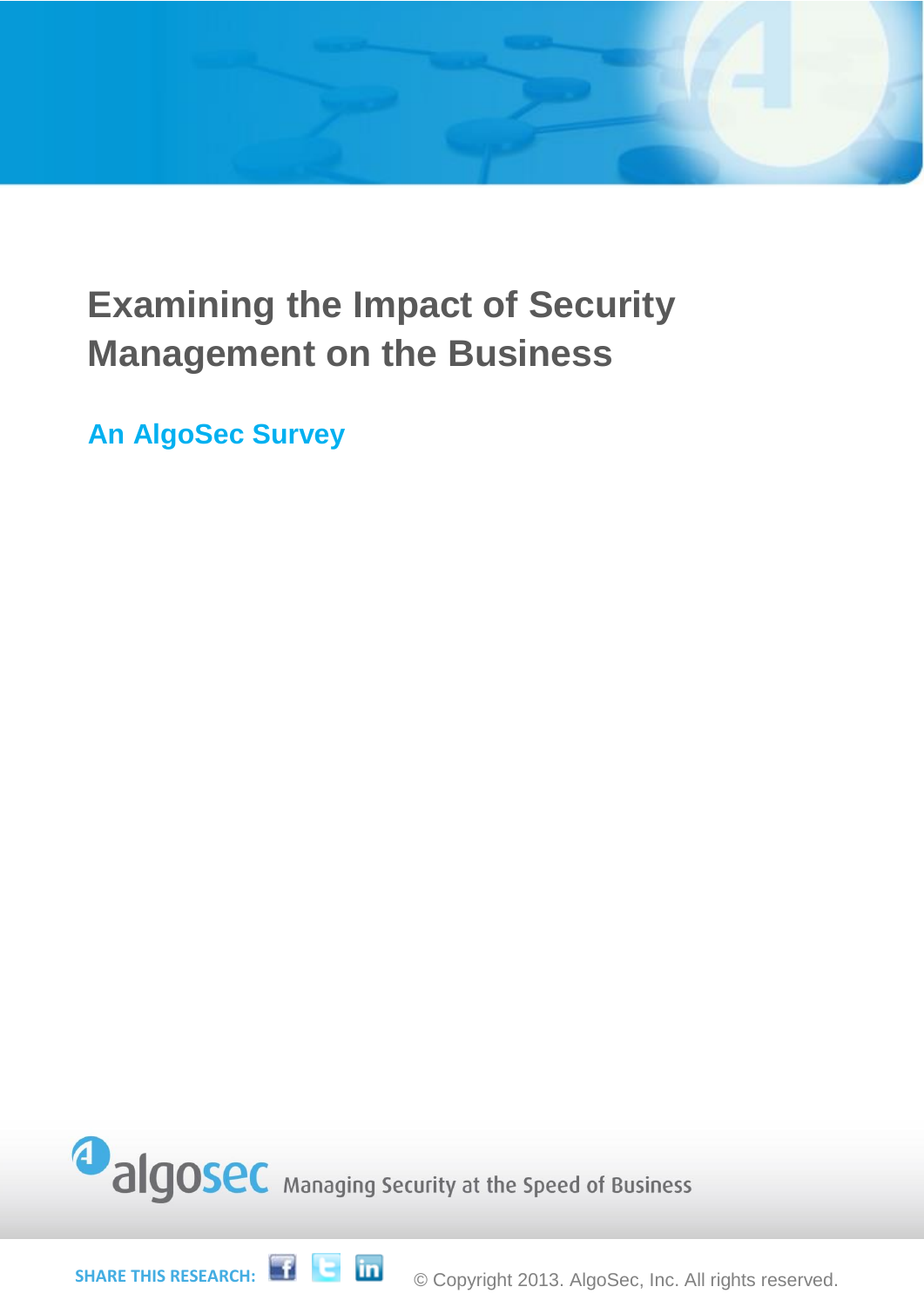

#### **Executive Summary**

A survey of 240 information security professionals, network operations and application owners finds that organizations of all sizes face an increasingly complex interaction between business critical applications and the need to manage security effectively in the data center.

- **Organizations are reliant upon more data center applications, but struggle to deploy them and make updates "at the speed of business".** Nearly one-third of respondents said they had more than 100 critical business applications in their data center (32%) and nearly one in five (19%) had responsibility for more than 200. Adding new data center applications and addressing application connectivity changes pose challenges for the businesses, a quarter of which (25%) must wait more than 11 weeks for a new application to go live, and for the IT groups, the majority of which (59%) spend more than eight hours on each application connectivity change.
- **Most organizations want to understand their risks from a business standpoint.** Nearly half of respondents would prefer to see their exposure presented by business application and another 30% would choose to view risk by network segment.
- **Many organizations plan to migrate business applications to the cloud, despite experiencing application connectivity disruptions in the process.**  One in five organizations expects to base more than 40% of their business applications in the cloud even though two-thirds have suffered unexpected outages or disruptions during data center application migrations to public, private or hybrid clouds.
- **Firewall audits consume significant time and resources.** Nearly three-quarters (74%) of respondents say that firewall audits consume more than one manweek each year and one in six (16%) spend more than one month on firewall audits annually.

#### **About the Survey**

The "Impact of Security Management on the Business" survey was conducted to determine how security management affected organizations' agility and access to business critical applications.

240 information security, network operations and application owners completed the online survey, conducted in September 2013. Of those respondents, 46% primarily had responsibility for information security, 30% were in network operations, 11% were application owners, 10% were C-level executives, and 2% were auditors. There were no statistically significant differences in the responses from these three groups.

Respondents hailed from 54 countries, making this a truly global survey. Businesses of all sizes participated: 20% of respondents worked for businesses with 1-100 employees, 28% for mid-sized organizations of 101-1000 employees, and 52% for enterprises of more than 1000 employees.

The growing number of critical business applications has increased the complexity of security management and reduced organizational agility. To better support enterprise productivity, information security professionals, network operations and application owners alike need greater visibility into the impact of security changes and cloud migrations on data center applications. Additionally, these teams need to streamline processes for making application connectivity changes and auditing firewalls – to improve the security and compliance posture as well as keeping operations agile enough to quickly respond to changing business needs.

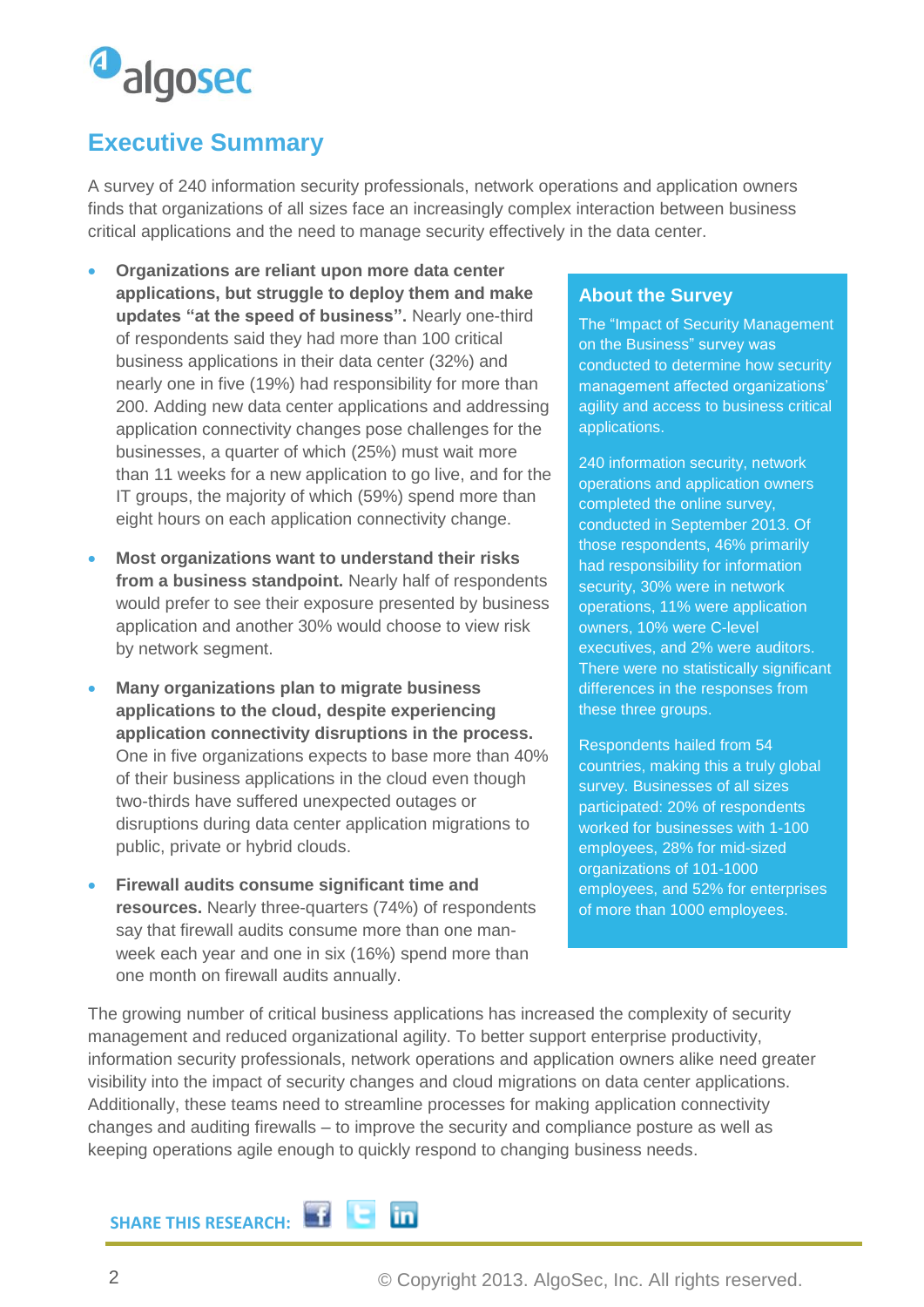

### **More Data Center Applications, but Less Security and Agility**

The ability to efficiently deploy and manage connectivity has not kept pace with the rapid growth in numbers of critical business applications, with serious consequences for business agility. While the majority of organizations (51%) now manage more than 50 data center applications, most organizations (50%) spend more than five weeks on the average application deployment. In 14% of organizations, new critical business applications take more than five months to bring online (Figure 1).



Challenges with the large number of applications continue long after deployment, particularly with the high number of connectivity changes requested each week and the lack of visibility to the impact of those changes. Today 11% of organizations must handle

more than 40 application changes specifically related to connectivity each week and 44% of organizations manage more than 11 application connectivity change requests weekly.

All those connectivity related changes create a significant load for IT teams. Forty-five percent of organizations measure time to process this type of application change in days, not hours. For 7% of organizations, connectivity related changes typically take more than a week. Only 41% can process connectivity related application changes in less than eight hours on average (Figure 2).



**SHARE THIS RESEARCH:** in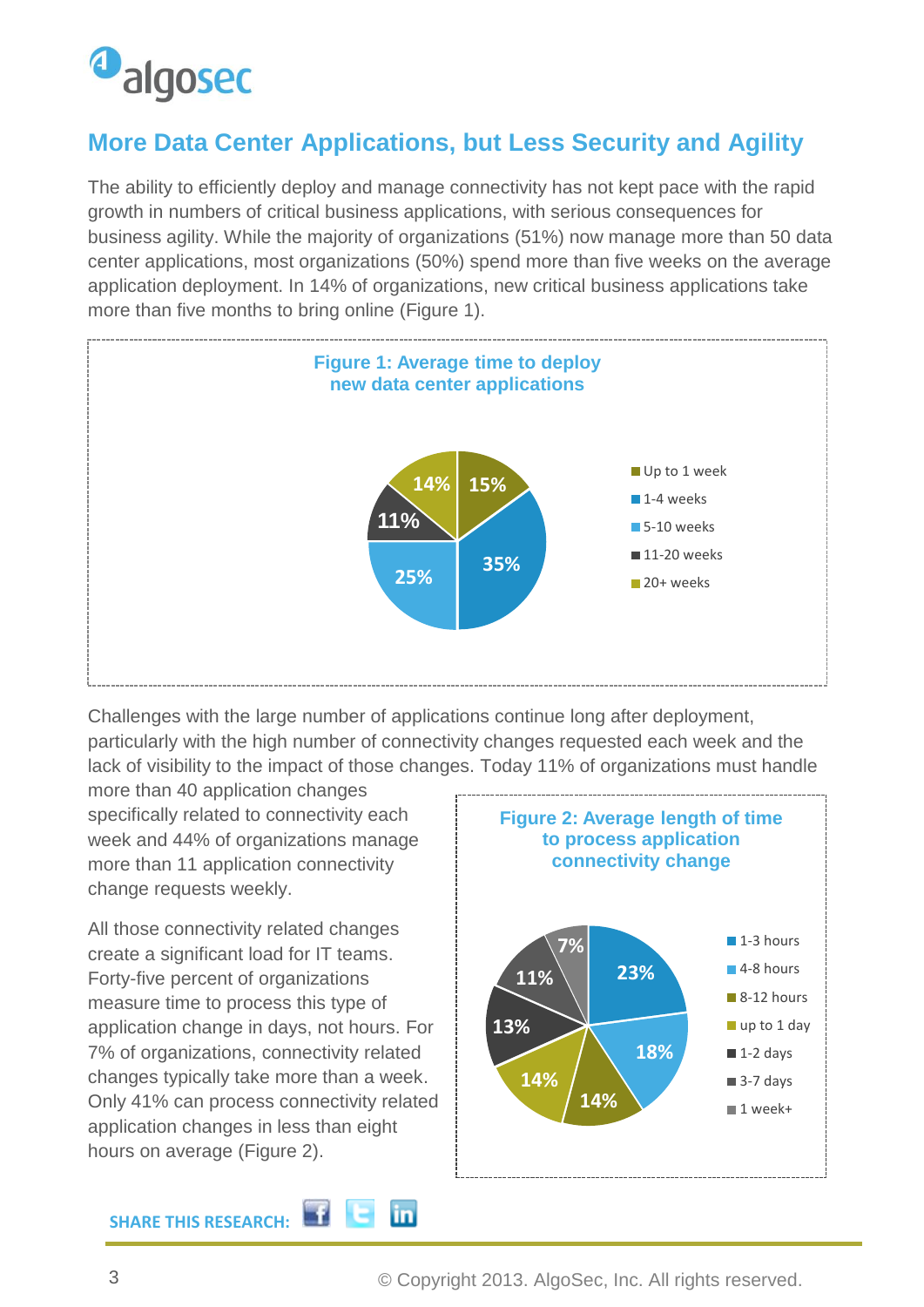

Despite the significant amount of time spent managing changes, the majority of IT professionals (53%) report that they have limited visibility into the impact that network security changes have on critical business applications. One in six notes they have poor or very poor visibility and another 37% characterize their visibility as only fair.

While bringing new business applications online takes many organizations weeks or months, most organizations find the process of decommissioning data center applications too risky to undertake at all. Less than 11% of organizations can automatically identify firewall rules that should be removed when decommissioning an application. The majority must undertake the arduous and error-prone method of manually identifying the rules to remove. More than 15% of responding organizations find that process so daunting that they simply leave the firewall rules intact (Figure 3).



#### **Managing Risk from the Perspective of the Business**

Whether from connectivity changes, outdated software, device misconfigurations or other factors, the vulnerabilities associated with business applications abound. IT organizations want to know what their risks are from the business perspective, but most network vulnerability management systems do not offer that view. Given the choice, nearly half of respondents (48%) want to view risk by business application; 30% want to see their exposure by network segment and 22% by server or device (Figure 4). With this type of visibility, security teams can more effectively communicate with business owners and enable them to "own the risk".

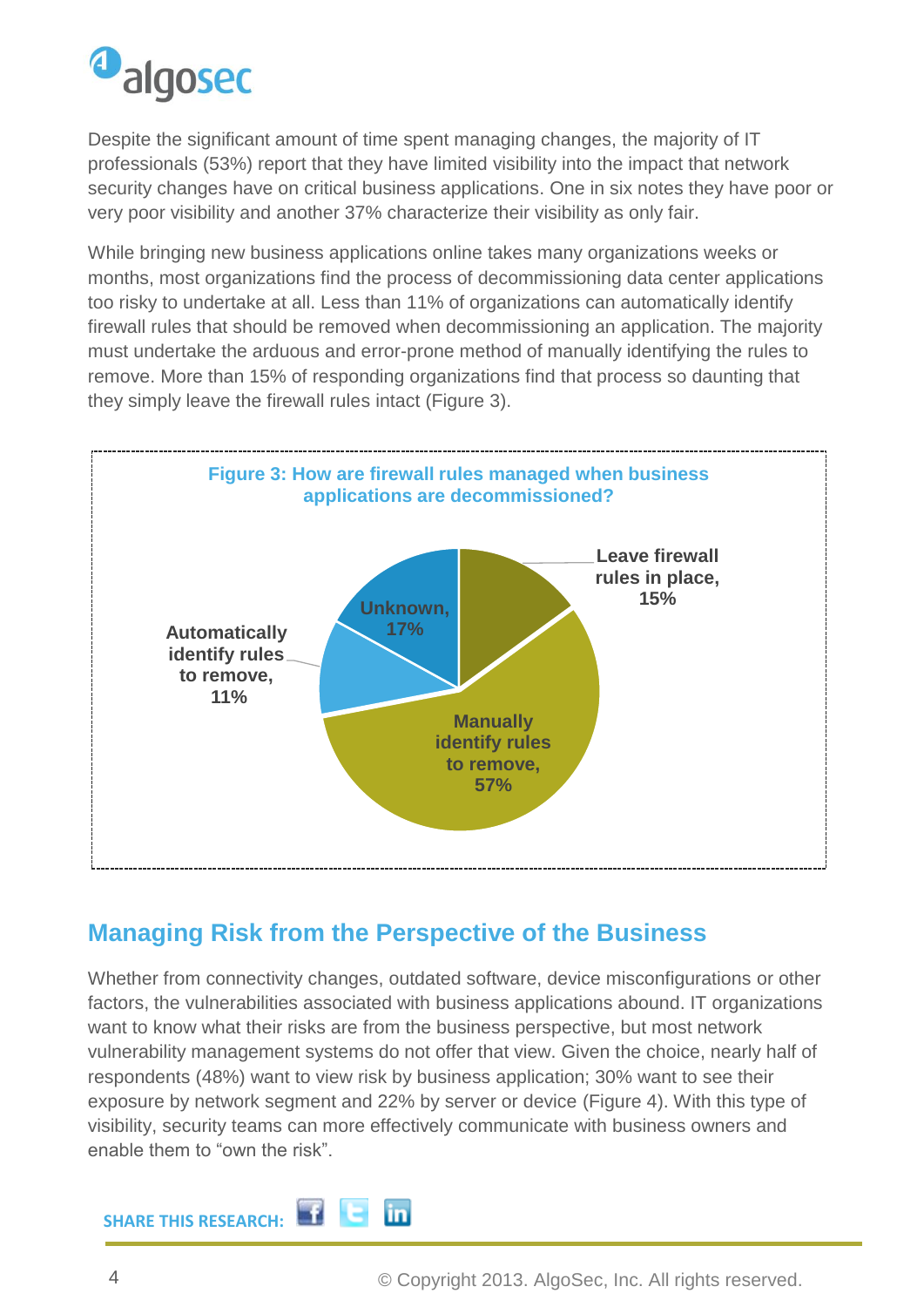



### **Cloud Migration Challenges Lead to Increased Risk**

Many organizations have yet to migrate a significant percentage of their business applications to the cloud, though most plan to increase their reliance upon cloud-based applications in the future. In excess of two-thirds of respondents say they will migrate to private (34%) or hybrid (35%) clouds. Just 5% expect to migrate to public clouds and 25% have not defined their cloud strategy yet. Physical data centers dominate today, with 50% of organizations reporting that they have less than 10% of their business applications in the cloud. A third of respondents had between 10% and 40% in the cloud today. Those that have committed to cloud-based applications have done so in a big way, with 16% of organizations having already migrated more than 40% of their applications (Figure 5).



5 © Copyright 2013. AlgoSec, Inc. All rights reserved.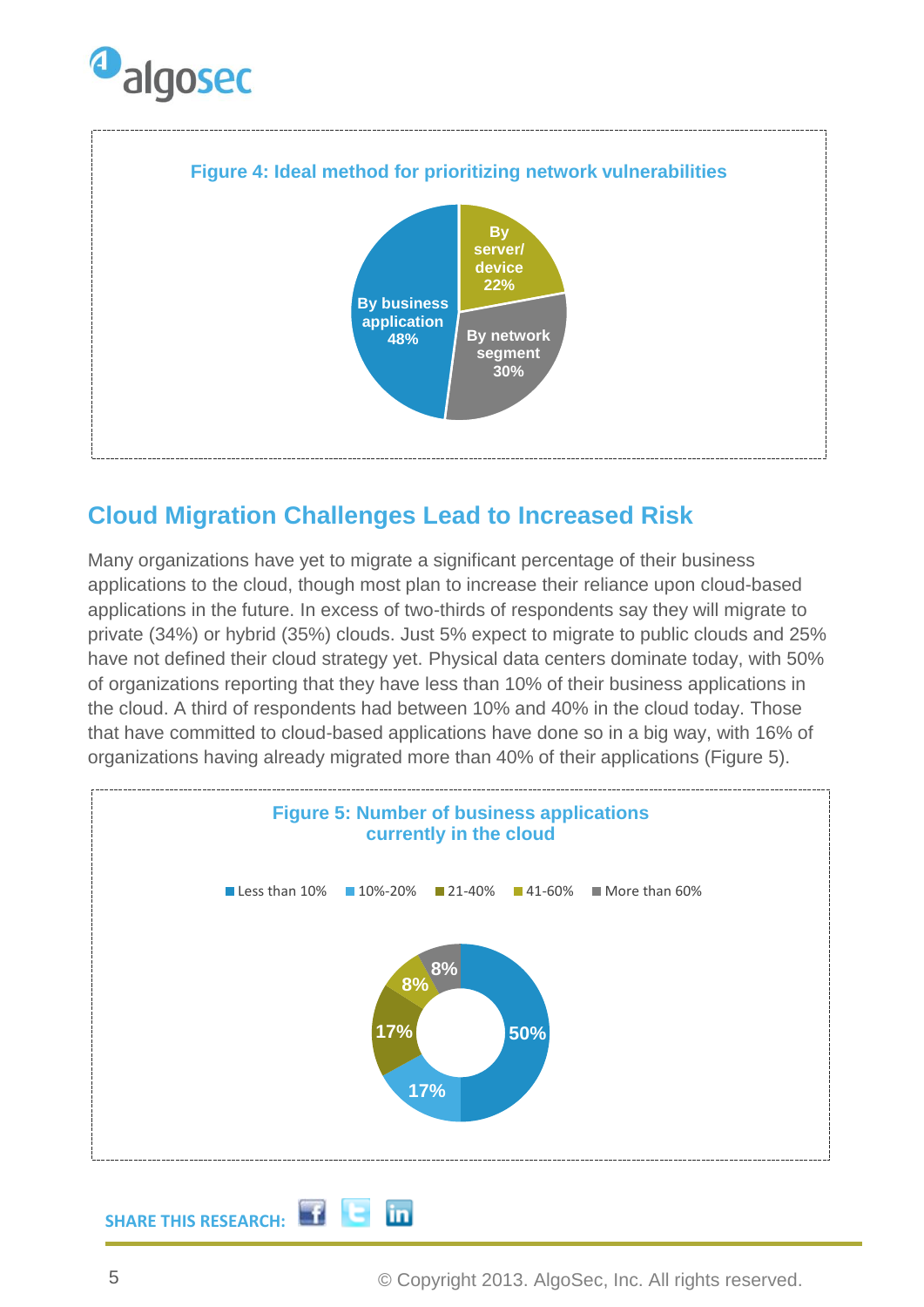

Across the board, IT groups plan to migrate more of their applications, with one in five expecting to have more than 40% in the cloud and more than one-third planning to migrate at least 20% of their applications in the next 12 months (Figure 6).

For many organizations, the delay in migrating may be due to the challenges experienced in previous efforts to move applications to the cloud. Twothirds of organizations report that they suffer unforeseen connectivity disruptions or outages in connection with



migrating data center applications at least occasionally. For 23%, migration causes unexpected outages or disruptions somewhere at least "often" and 5% are plagued by problems "nearly every time" (Figure 7).



#### **SHARE THIS RESEARCH:** in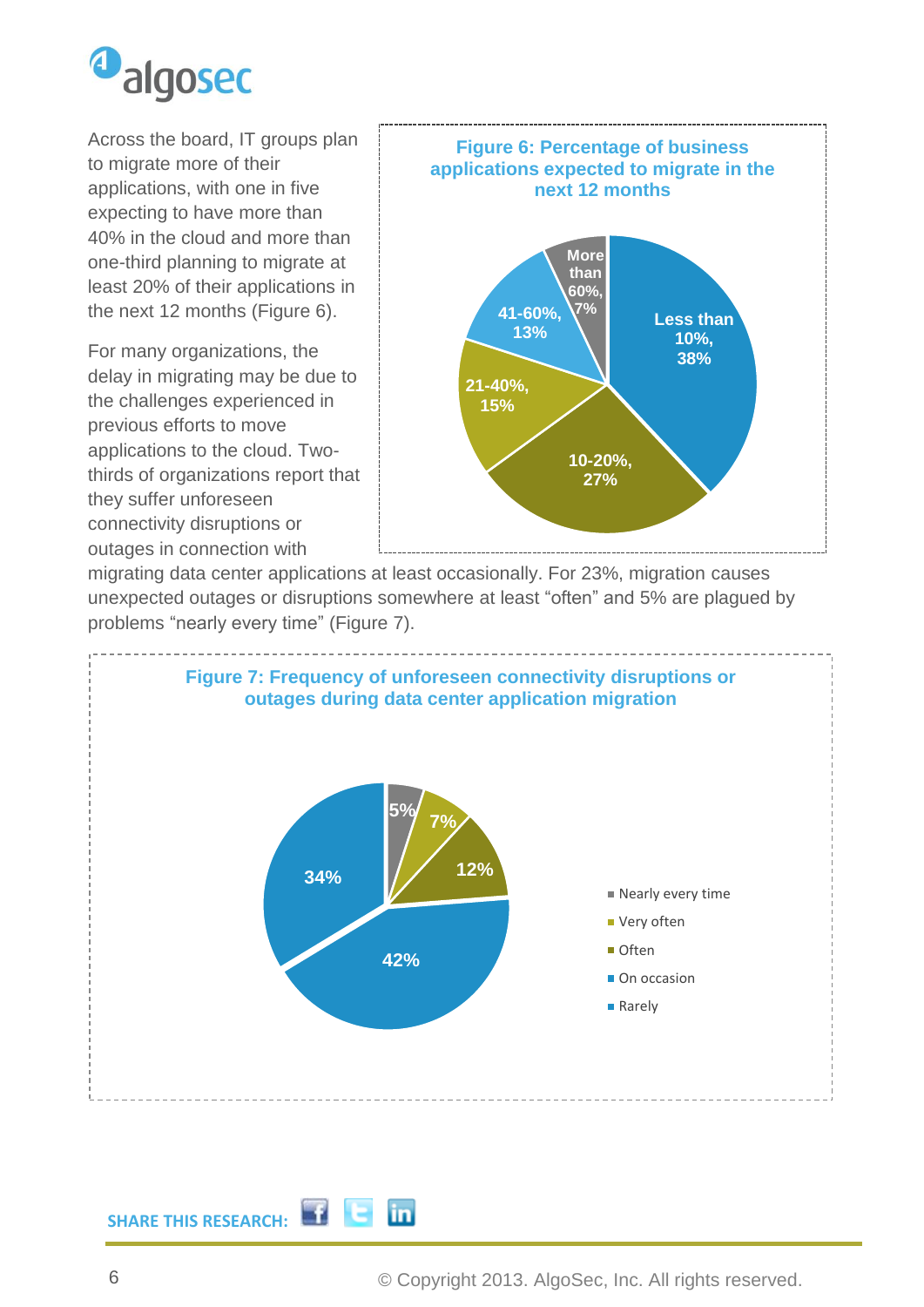

### **Firewall Audits Create Barriers to Strategic Contributions**

Ensuring the continued security of all those data center-based critical business applications requires ongoing firewall audits, absorbing significant resources in most organizations. Nearly three-quarters of respondents said they spent more than one man-week per year on firewall audits. One in six reported that their organization devoted at least one man-month to firewall audits annually (Figure 8). While firewall integrity is essential to organizational security, a more streamlined process for auditing would free IT professionals to focus on more strategic efforts that advance the goals and productivity of the organization.



#### **Conclusions**

The current approach to managing security policies and devices is not in alignment with what the business requires. In order to improve both security and agility, security professionals must have the visibility to understand the impact of policies on business applications and then be able to communicate with business owners. The rapid growth of critical applications in data centers creates significant challenges as the length of time required to deploy new applications and/or update existing ones impacts the organizational agility and productivity those applications are presumably designed to enhance.

The explosion of applications, lack of visibility into the effects of connectivity-related application changes and the manual processes required to remove rules for decommissioned applications all compound risk at the application level. Many IT teams are essentially "flying blind" when they make the dozens of changes requested each week and retire applications—exposing businesses to risks of outages and other unexpected consequences. Migrating critical applications to the cloud—which is expected to increase substantially in the next year—exposes businesses to a significant risk of unplanned disruptions and outages. Additionally, network vulnerability management does not present risk from a business perspective, which is what most IT professionals want to see.

IT teams want to contribute more strategically to their organizations and find that the weeks and months often devoted to tasks such as firewall audits and application deployment in environments that still rely heavily on manual processes absorb time and resources that could be better spent advancing the goals of the business and increasing productivity.